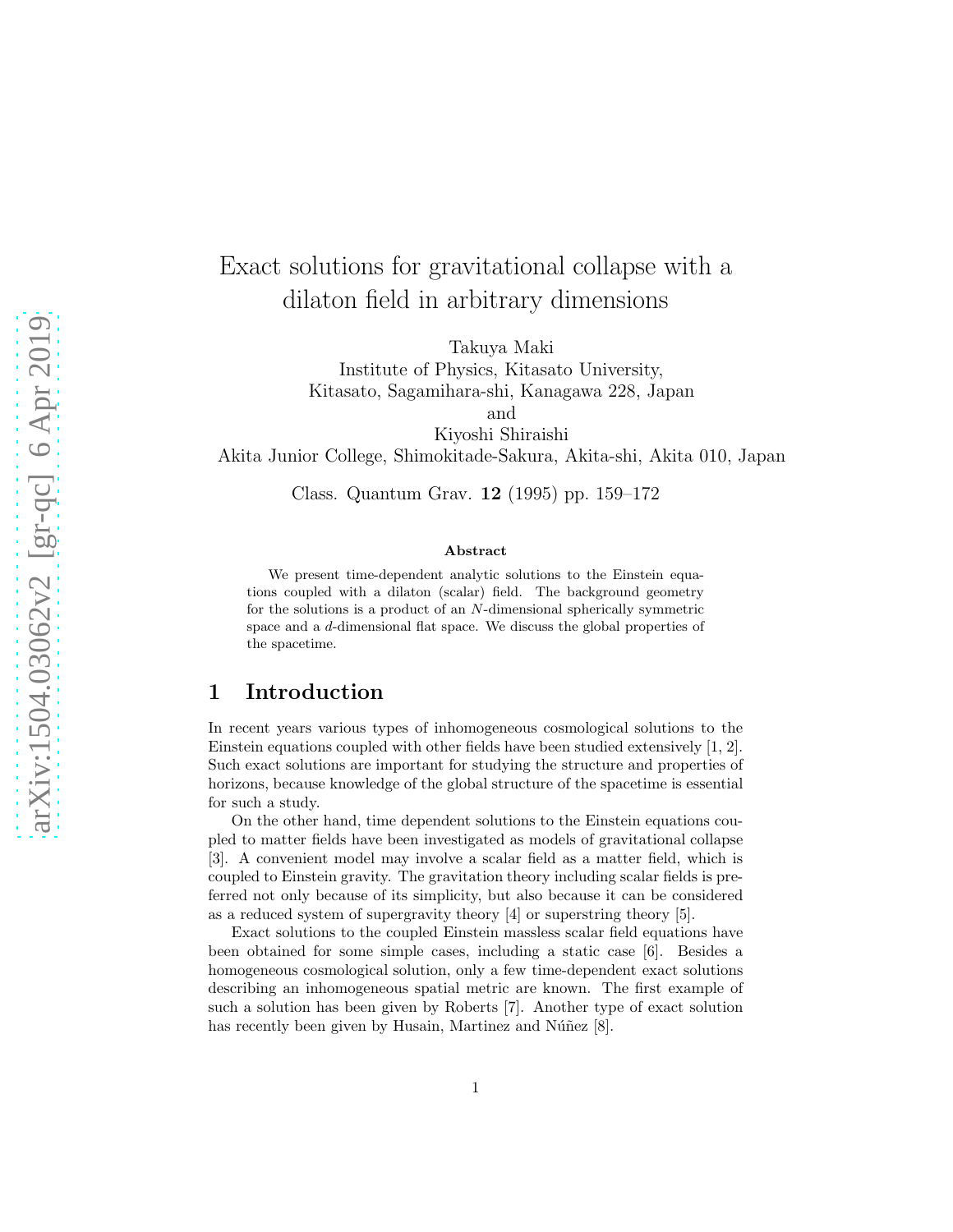In this paper we will obtain the time-dependent spherically symmetric exact solution to the Einstein scalar theory in *arbitrary* spacetime dimensions. This type of solution is a generalization of the one found by Husain, Martinez and Núñez  $[8]$ .<sup>1</sup> We will consider the metric in Kaluza-Klein pararmetrization [9], which represents topologically a product space of a  $(1 + N)$ -dimensional space and a d-dimensional flat space. The configuration of the scalar field and the metric is assumed to be spherical in the N dimensional subspace.

As well as the massless case, in this paper we consider the case with a potential term represented by an exponential function of the scalar field variable. Such a potential often arises from effective field theories of string theory or supergravity theory. In these theories the scalar field is known as a dilaton field [4, 5]. The exponential potential plays a crucial role in the exact multi-centred solution [2] as well as in exact solutions for cosmological inflation [10].

One motivation for studying the time dependent solutions to the coupled Einstein scalar system is that they may be regarded as an analytic model for gravitational collapse induced by scalar fields. Recently there has been much progress in the numerical study of gravitational collapse. Numerical results illustrate that the behaviour of a scalar field configuration may have a certain self-similarity and the critical mass of the resulting black hole may take a form governed by a certain power law with a universal critical exponent [11]. Several authors have made efforts to understand the critical phenomena qualitatively by using the exact solutions. Brady [12] and Oshiro et al [13] have discussed the critcal exponent, based on he exact solution given by Roberts [7], while Husain et al based their discussion on the exact solution derived by themselves [8].

Throughout this paper we consider the action, including a dilaton field  $\phi$ , of the form:

$$
I = \int d^D x \frac{\sqrt{-g}}{16\pi} \left[ R - \frac{4}{D-2} (\nabla \phi)^2 - e^{4a\phi/(D-2)} \Lambda \right] + \text{boundary terms} \quad (1)
$$

where  $D = 1 + N + d$ , and the Newton constant is set to unity. Here we assume that the dilaton coupling  $\alpha$  may take an arbitrary positive value: for effective field theories of string theory it takes  $a = 1$ . For  $a = 0$ ,  $\Lambda$  simply becomes a cosmological constant.

In the following section we first consider the  $\Lambda = 0$  case, where the dilaton field  $\phi$  is a free massless field. We will treat the case with  $\Lambda \neq 0$  in section 3. In section 4 we discuss the structure of singularities and apparent horizons in the spacetime described by the exact solutions obtained in sections 2 and 3. In section 5 we evaluate the mass for the self-gravitating system described by exact solutions with the massless scalar field obtained in section 2.

<sup>&</sup>lt;sup>1</sup>It is difficult to generalize Roberts' solution to the arbitrary dimensional case.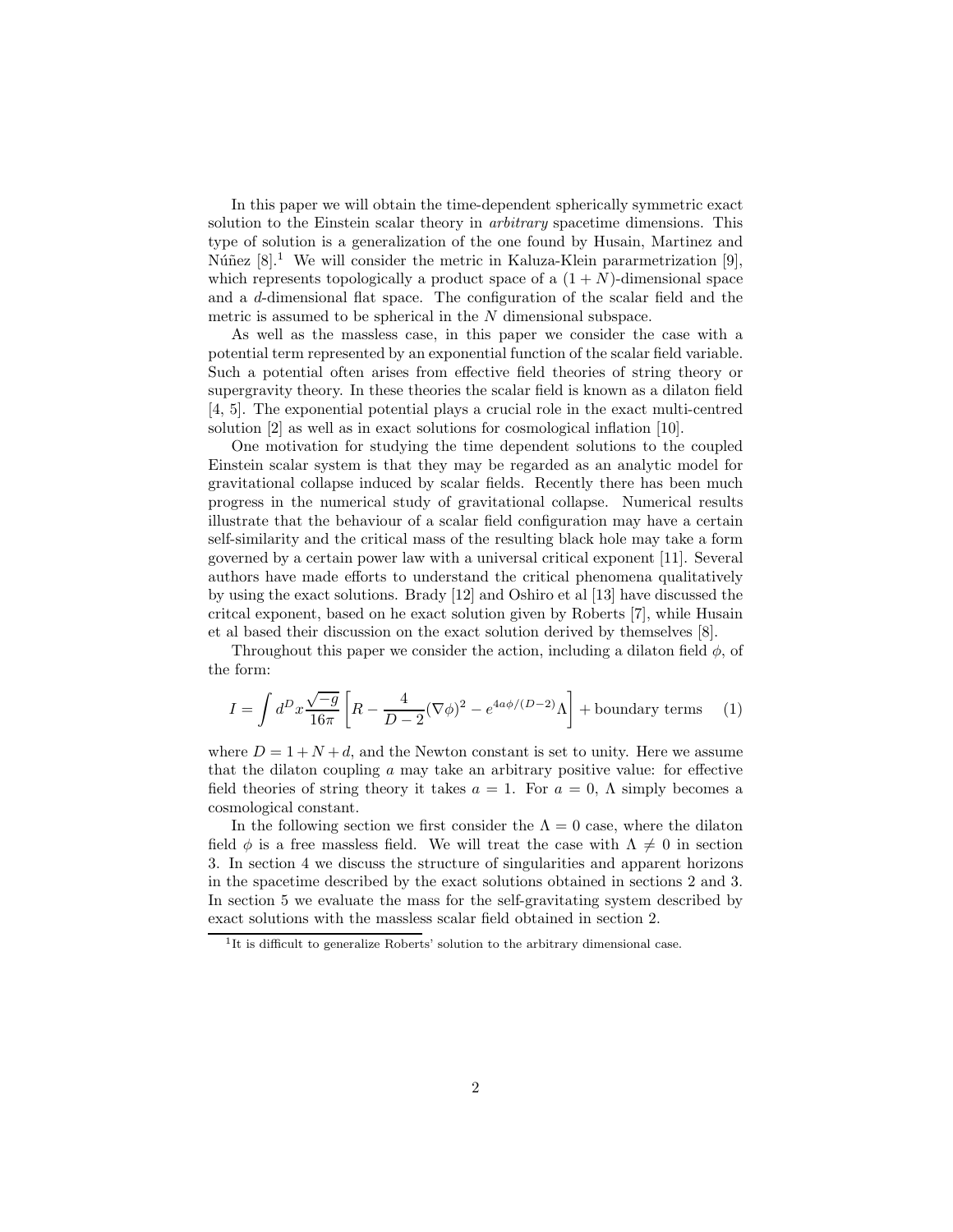#### 2 Solutions for a massless scalar field

For  $\Lambda = 0$  the field equations derived from the action (1) take the following form:

$$
\Box \phi = 0 \tag{2}
$$

$$
R_{MN} = \frac{4}{D-2} \nabla_M \phi \nabla_N \phi.
$$
 (3)

We wish to find the time-dependent solution to the equations (2) and (3) which can be interpreted as a product of an N-dimensional spherically symmetric space and a d-dimensional flat space.<sup>2</sup> We assume that the metric should take a block diagonal form in  $d$ - and  $N$ -dimensional spaces. Throughout this paper we use the following metric;

$$
ds^{2} = \sigma^{-2/(d+1)}(r) \left[ -\Delta(r)dt^{2} + T^{2}(t)d\vec{x}^{2} \right] + \sigma^{2/(N-2)}(r) S^{2}(t) \left[ \frac{dr^{2}}{\Delta(r)} + r^{2} d\Omega_{N-1}^{2} \right]
$$
\n(4)

where  $d\vec{x}^2 \equiv \sum_{i=1}^d dx_i^2$ , and  $d\Omega_{N-1}^2$  represents the line element of a unit  $(N-1)$ sphere. Here the scale factors  $S$  and  $T$  are assumed to be functions of  $t$ , while  $\Delta$  and  $\sigma$  are functions of r.

Now we can transform the equations (2) and (3) into simultaneous differential equations concerning the unknown functions  $S, T, \Delta, \sigma$  and  $\phi$ , by taking the metric ansatz (4). Furthermore, we require the separation of equations with the variables  $t$  and  $r$  to obtain analytic solutions. To this end we will take another ansatz for the scalar field: the time derivative of  $\phi$  depends only on t, while the r-derivative of  $\phi$  depends only on r. We also note that the equations for the scale factors should coincide with those known in the Kaluza-Klein cosmological scenario [4, 9].

Consequently, the reduced equations we obtain are divided into three groups. One group includes the equations for the temporal evolution of  $S$  and  $T$ :

$$
\frac{1}{S^N T^d} (S^N T^d \dot{\phi})^{\cdot} = 0 \tag{5}
$$

$$
N\frac{\ddot{S}}{S} + d\frac{\ddot{T}}{T} = -\frac{4}{D-2}\dot{\phi}^2\tag{6}
$$

$$
\frac{\ddot{S}}{S} + (N-1)\left(\frac{\dot{S}}{S}\right)^2 + d\frac{\dot{S}}{S}\frac{\dot{T}}{T} = 0\tag{7}
$$

$$
\frac{\ddot{T}}{T} + (d-1)\left(\frac{\dot{T}}{T}\right)^2 + N\frac{\dot{S}}{S}\frac{\dot{T}}{T} = 0
$$
\n(8)

where a dot denotes derivation with respect to t.

<sup>2</sup>For static cases several exact solutions are obtained in [14].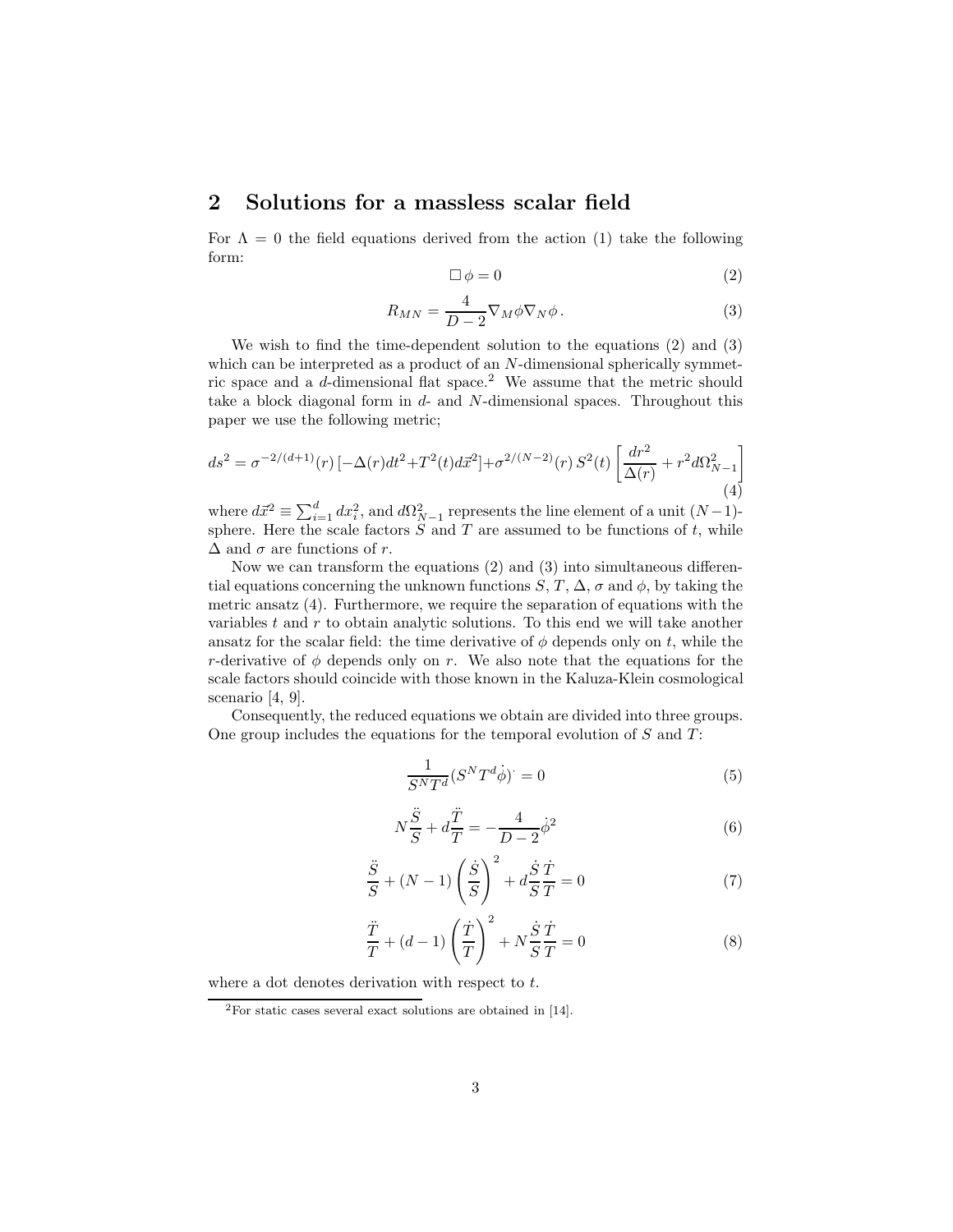Another group includes the equations for the spatial configuration of  $\Delta$  and σ:

$$
\frac{1}{r^{N-1}} (\Delta r^{N-1} \phi')' = 0
$$
\n(9)

$$
\left(\frac{1}{2}\frac{\Delta'}{\Delta} - \frac{1}{d+1}\frac{\sigma'}{\sigma}\right)' + \left(\frac{\Delta'}{\Delta} + \frac{N-1}{r}\right)\left(\frac{1}{2}\frac{\Delta'}{\Delta} - \frac{1}{d+1}\frac{\sigma'}{\sigma}\right) = 0\tag{10}
$$

$$
\left(\frac{1}{2}\frac{\Delta'}{\Delta} - \frac{\sigma'}{\sigma}\right)' + \left(\frac{\Delta'}{\Delta} - \frac{D-2}{(d+1)(N-2)}\frac{\sigma'}{\sigma}\right)\left(\frac{1}{2}\frac{\Delta'}{\Delta} - \frac{\sigma'}{\sigma}\right) + \frac{1}{2}\frac{d}{d+1}\frac{\Delta'}{\Delta}\frac{\sigma'}{\sigma}
$$

$$
+(N-1)\left[\left(\frac{1}{r} + \frac{1}{N-2}\frac{\sigma'}{\sigma}\right)' + \left(\frac{1}{r} + \frac{1}{2}\frac{\Delta'}{\Delta}\right)\left(\frac{1}{r} + \frac{1}{N-2}\frac{\sigma'}{\sigma}\right)\right]
$$

$$
= -\frac{4}{D-2}(\phi')^2\tag{11}
$$

$$
\left(\frac{\sigma'}{\sigma}\right)' + \left(\frac{\Delta'}{\Delta} + \frac{N-1}{r}\right)\frac{\sigma'}{\sigma} = 0\tag{12}
$$

$$
\frac{1}{r}\left[\frac{\Delta'}{\Delta} + \frac{N-2}{r}\frac{\Delta-1}{\Delta}\right] + \frac{1}{N-2}\left[\left(\frac{\sigma'}{\sigma}\right)' + \left(\frac{\Delta'}{\Delta} + \frac{N-1}{r}\right)\frac{\sigma'}{\sigma}\right] = 0 \quad (13)
$$

where the prime denotes derivation with respect to r.

 $\overline{\mathcal{S}}$ 

The third group contains one equation, which involves both the time derivative and the radial derivative of the field variables:

$$
\frac{\dot{S}}{S} \left( \frac{N-1}{2} \frac{\Delta'}{\Delta} - \frac{D-2}{d+1} \frac{\sigma'}{\sigma} \right) + \frac{d}{2} \frac{\dot{T}}{T} \frac{\Delta'}{\Delta} = \frac{4}{D-2} \dot{\phi} \phi' \,. \tag{14}
$$

This equation  $(14)$  comes from the  $(rt)$ -component of the Einstein equations. The equations (9–13) have a solution

$$
\Delta(r) = 1 - \left(\frac{r_0}{r}\right)^{N-2} \tag{15}
$$

$$
\sigma(r) = (\Delta(r))^\gamma \tag{16}
$$

$$
\phi' = \pm \frac{1}{2}(D-2)\sqrt{\frac{\gamma(1-\gamma)}{(d+1)(N-2)}}\frac{\Delta'}{\Delta}
$$
\n(17)

where  $r_0$  is an integration constant, and the constant  $\gamma$  can take any value in the range  $0 < \gamma < 1$ , as long as only the equations (9-13) are taken into consideration.

On the other hand, the equations for the scale factors can be solved by assuming a power law behaviour of the scale factors such as

$$
S \propto t^{\alpha} \qquad \text{and} \qquad T \propto t^{\beta} \tag{18}
$$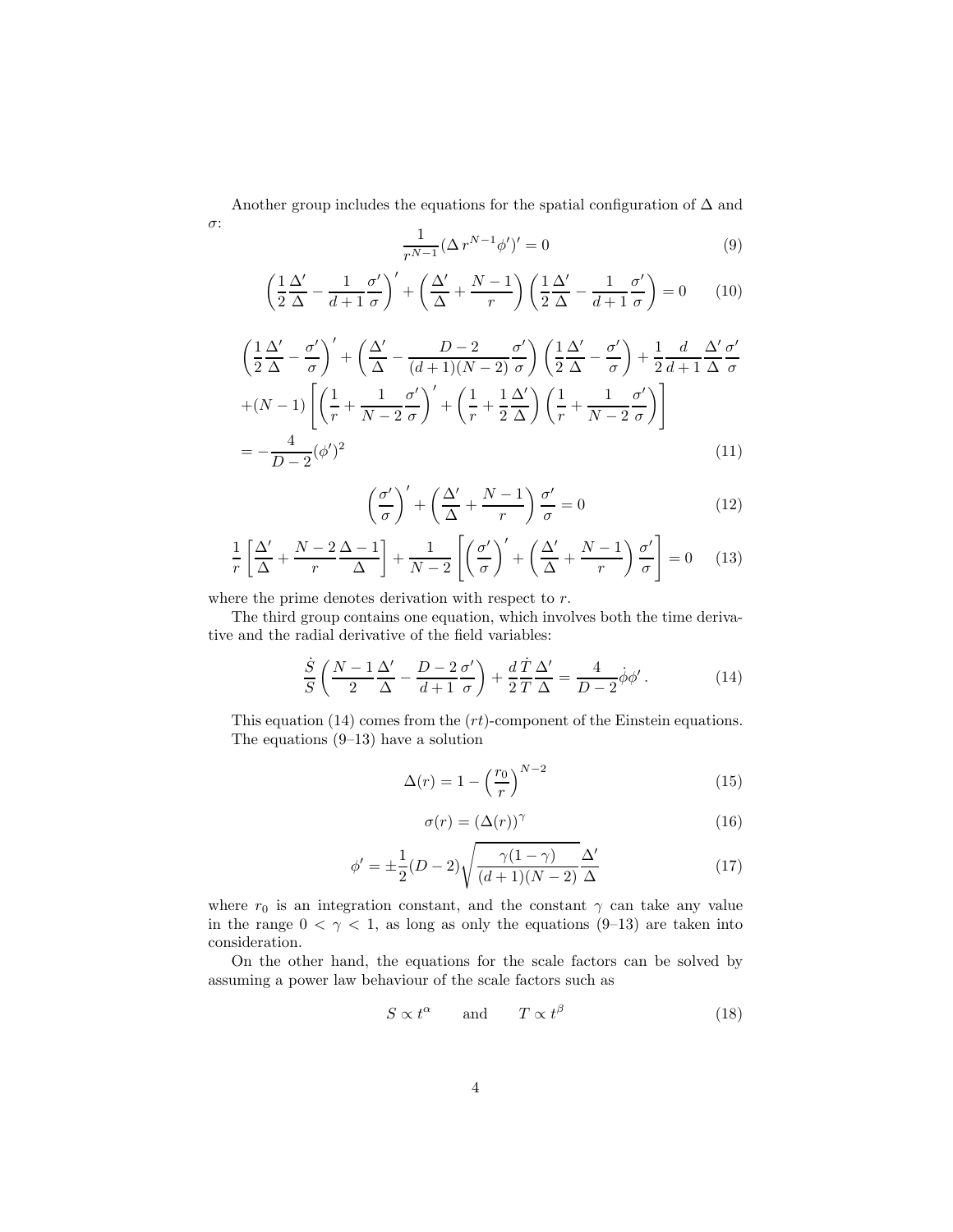where  $\alpha$  and  $\beta$  are constants. Furthermore, if we take the time derivative of the scalar field as

$$
\dot{\phi} = \frac{\delta}{t} \tag{19}
$$

where  $\delta$  is a constant, then the equations (5–8) yield the following relations among  $\alpha$ ,  $\beta$  and  $\delta$ :

$$
N\alpha + d\beta = 1\tag{20}
$$

$$
N\alpha^2 + d\beta^2 + \frac{4}{D-2}\delta^2 = 1.
$$
 (21)

Apparently, these relations are a generalization of the Kasner condition in higher dimensions.

Finally, the equation (14) gives a relation among  $\alpha$ ,  $\beta$ ,  $\gamma$  and  $\delta$ . We find  $\delta$ can be solved in terms of  $\alpha$  and  $\gamma$  and obtain

$$
\delta = \pm \frac{1}{2} \sqrt{\frac{(d+1)(N-2)}{\gamma(1-\gamma)}} \left( \frac{1-\alpha}{2} - \frac{D-2}{d+1} \alpha \gamma \right)
$$
(22)

where the sign in the right-hand side matches that in equation (17). The scalar field configuration can be expressed, for instance, as

$$
\phi = \phi_0 \pm \frac{1}{2}(D-2)\left[\sqrt{\frac{\gamma(1-\gamma)}{(d+1)(N-2)}}\ln(\Delta) + \sqrt{\frac{(d+1)(N-2)}{\gamma(1-\gamma)}}\left(\frac{1-\alpha}{2(D-2)} - \frac{1}{d+1}\alpha\gamma\right)\ln\left(\frac{t}{t_0}\right)\right]
$$
(23)

where  $\phi_0$  and  $t_0$  are integration constants.

Since there are three equations  $(20)$ ,  $(21)$  and  $(22)$ , there is only one degree of freedom in choosing the values of the constants. For a given value for a constant, say  $\gamma$  (0 <  $\gamma$  < 1), the values of the other constants are given by roots of quadratic equations in general.

Now we examine two special cases, for  $d = 0$  and for  $N = 3$ .

Case 1.  $d = 0$   $(D = N + 1)$ . In this case the metric does not include the extra scale factor (T); therefore the values for the constants  $\alpha$ ,  $\gamma$  and  $\delta$ , which appear in general cases, are fixed as:

$$
\alpha = \frac{1}{N} \tag{24}
$$

$$
\gamma = \frac{1}{2} \pm \sqrt{\frac{N}{8(N-1)}}\tag{25}
$$

$$
\delta = \pm \frac{N-1}{2\sqrt{N}}\tag{26}
$$

where the sign in equation (26) is independent of the sign in (25).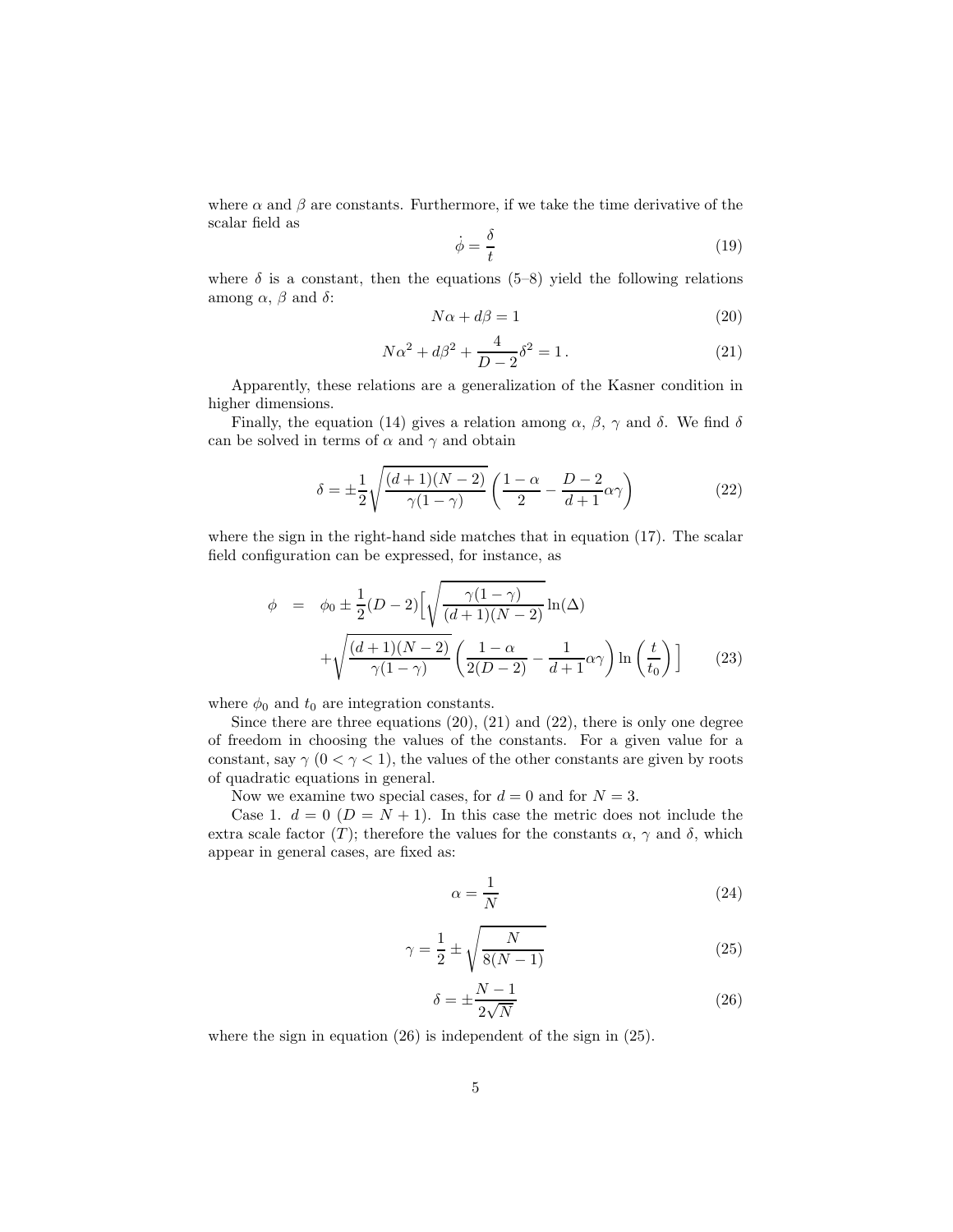Now the spherically symmetric metric takes the form

$$
ds^{2} = -\sigma^{-2}(r)\Delta(r)dt^{2} + \sigma^{2/(N-2)}(r)S^{2}(t)\left[\frac{dr^{2}}{\Delta(r)} + r^{2}d\Omega_{N-1}^{2}\right] \tag{27}
$$

where

$$
\Delta(r) = 1 - \left(\frac{r_0}{r}\right)^{N-2} \tag{28}
$$

$$
\sigma(r) = (\Delta(r))^\gamma \quad \text{with} \quad \gamma = \frac{1}{2} \pm \sqrt{\frac{N}{8(N-1)}} \tag{29}
$$

$$
S \propto t^{1/N} \,. \tag{30}
$$

The scalar field is then

$$
\phi = \phi_0 \pm \frac{1}{2} \left[ \sqrt{\frac{1}{8}(N-1)} \ln(\Delta) + \text{sign}\left(\frac{1}{2} - \gamma\right) \frac{N-1}{\sqrt{N}} \ln\left(\frac{t}{t_0}\right) \right].
$$
 (31)

Case 2.  $N = 3$  ( $D = d + 4$ ). In this case the value for the constants  $\alpha$ ,  $\beta$ ,  $\gamma$ and  $\delta$  are determined by solving the equation for  $\alpha$  and  $\gamma$ 

$$
3\alpha^2 + \frac{(1 - 3\alpha)^2}{d} + \frac{1}{\gamma(1 - \gamma)}\frac{d + 2}{d + 1}\left(\frac{d + 1}{d + 2}\frac{1 - \alpha}{2} - \alpha\gamma\right)^2 = 1\tag{32}
$$

and the other equations yield the values for  $\beta$  and  $\delta$ . The contours for possible values for  $\alpha$ , and  $\gamma$  are plotted in figure 1, where the contours for  $d = 1$  and for  $d = \infty$  are shown. As seen from figure 1, we can find a set of parameters leaving one degree of freedom for  $d \neq 0$ , in general.

In the following section we consider the exact solution to the system governed by the action (1) with non-zero  $\Lambda$ .

# 3 Solutions for a scalar field with an exponential potential

Now we turn to the  $\Lambda \neq 0$  case. The field equations then take die following form:

$$
\Box \phi = \frac{1}{2} a \Lambda e^{4a\phi/(D-2)} \tag{33}
$$

$$
R_{MN} = \frac{4}{D-2} \nabla_M \phi \nabla_N \phi + \frac{\Lambda}{D-2} e^{4a\phi/(D-2)} g_{MN} \,. \tag{34}
$$

We use the same ansätze for the metric and the dilaton scalar field as in the previous section. To obtain analytic solutions we assume that the equations (9–14) are unchanged even if there is a potential term. This assumption with the homogeneous cosmological solution [10].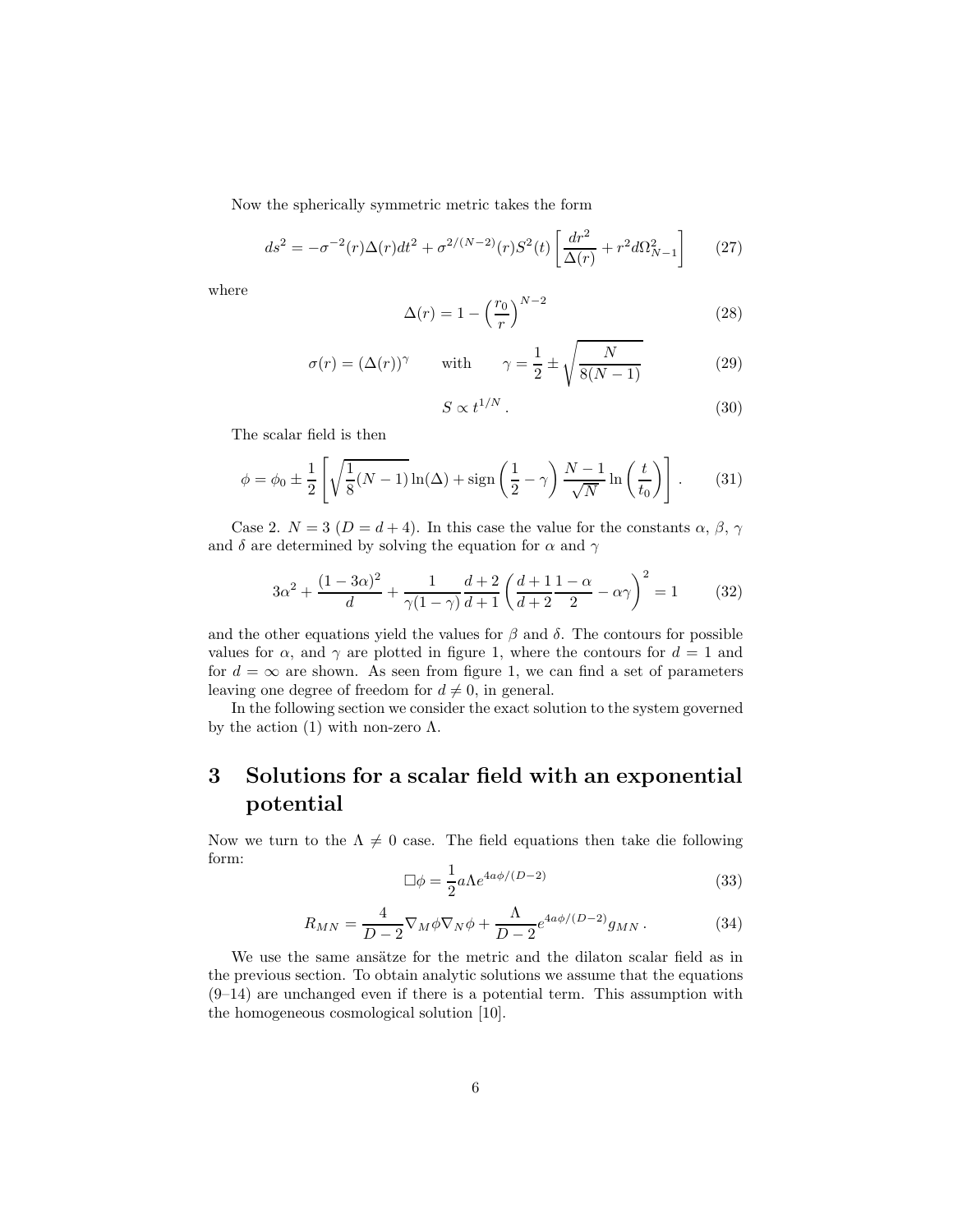

Figure 1: The contours for possible values for  $\alpha$  and  $\gamma$  in the exact solutions obtained for a massless scalar field and  $N = 3$  (in section 2); the contours are for  $d = 1$  and for  $d = \infty$ , as indicated.

We find that the assumption requires two constraints on the field variables as follows:

$$
T = S \quad \text{and} \quad \left(\frac{\Delta}{\sigma^{2/(d+1)}} e^{4a\phi/(D-2)}\right)' = 0. \tag{35}
$$

The differential equations including the scale factor, which correspond to (5–8), are reduced to:

$$
\ddot{\phi} + (D - 1)\frac{\dot{S}}{S}\dot{\phi} = -\frac{1}{2}a\Lambda \left(\frac{\Delta}{\sigma^{2/(d+1)}}e^{4a\phi/(D-2)}\right)
$$
(36)

$$
(D-1)\frac{\ddot{S}}{S} = -\frac{4}{D-2}\dot{\phi}^2 + \frac{\Lambda}{D-2}\left(\frac{\Delta}{\sigma^{2/(d+1)}}e^{4a\phi/(D-2)}\right) \tag{37}
$$

$$
\frac{\ddot{S}}{S} + (D-2)\left(\frac{\dot{S}}{S}\right)^2 = \frac{\Lambda}{D-2}\left(\frac{\Delta}{\sigma^{2/(d+1)}}e^{4a\phi/(D-2)}\right). \tag{38}
$$

The equation (15) becomes

$$
(D-2)\frac{\dot{S}}{S}\left(\frac{1}{2}\frac{\Delta'}{\Delta} - \frac{1}{d+1}\frac{\sigma'}{\sigma}\right) = \frac{4}{D-2}\dot{\phi}\phi'
$$
\n(39)

The differential equations (9–14) remain vaild in this case. Thus they again call for the functions of  $r$  as

$$
\Delta(r) = 1 - \left(\frac{r_0}{r}\right)^{N-2} \tag{40}
$$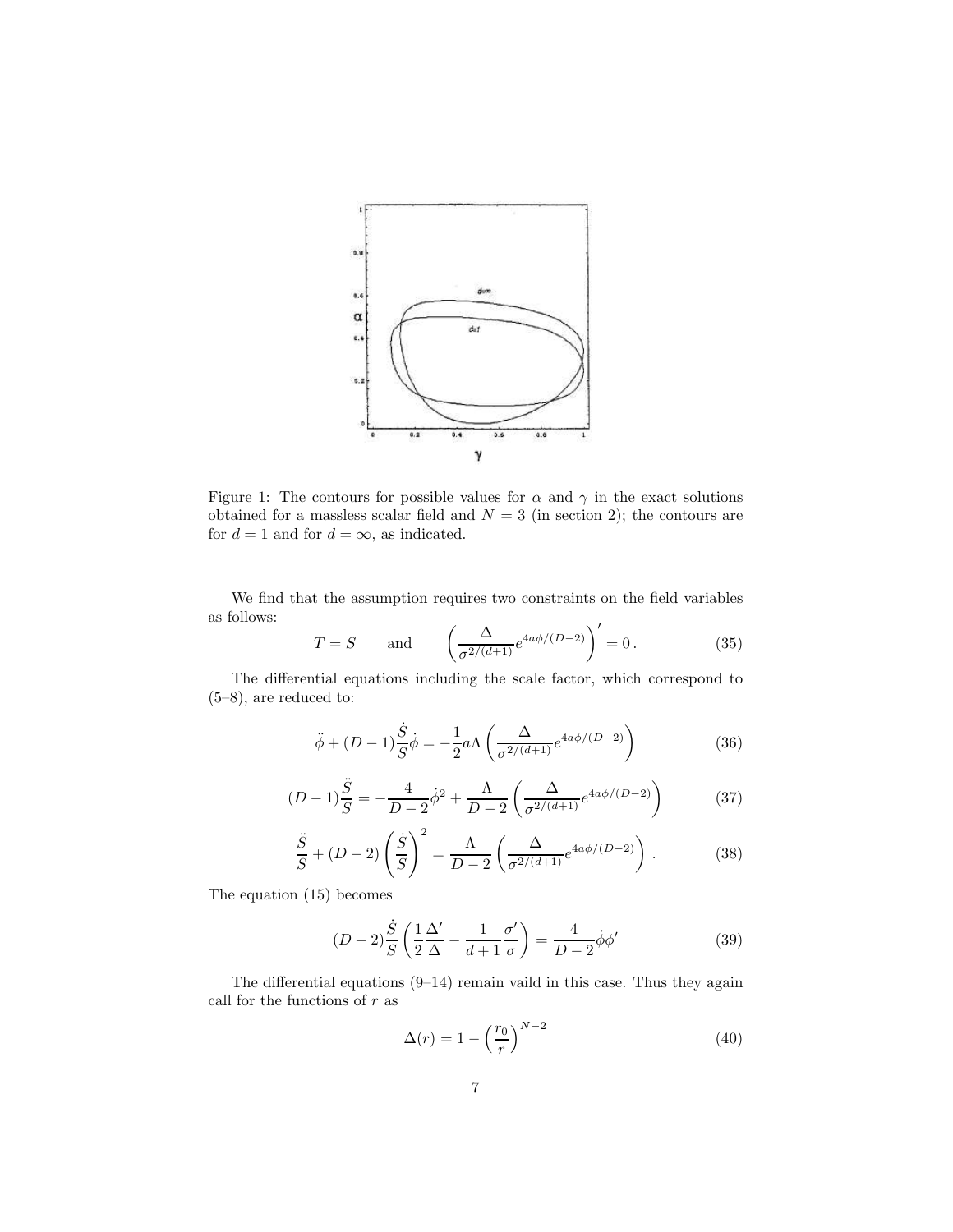$$
\sigma(r) = (\Delta(r))^\gamma \tag{41}
$$

$$
\phi' = \pm \frac{1}{2} \sqrt{\frac{\gamma (1 - \gamma)}{(d + 1)(N - 2)}} \frac{\Delta'}{\Delta} \tag{42}
$$

where  $\gamma$  is left undetemined in this step.

As long as the metric  $(4)$  is used, the solutions for S are treated separately for  $a \neq 0$  and for  $a = 0$ .

For  $a \neq 0$  we have the following solutions to (35–38)

$$
S \propto t^{1/a^2} \tag{43}
$$

$$
\dot{\phi} = -\frac{D-2}{2a} \frac{1}{t} \tag{44}
$$

with

$$
\frac{\Delta}{\sigma^{2/(d+1)}} e^{4a\phi/(D-2)} = \frac{(D-2)(D-1-a^2)}{\Lambda a^4} \frac{1}{t^2}
$$
(45)

Note that the sign of the time derivative of  $\phi$  is given definitely in this case  $(\Lambda \neq 0).$ 

Substituting (40–44) into (39), we find that  $\gamma$  is a root of the following quadratic equation

$$
\frac{a^2(d+1)\gamma(1-\gamma)}{N-2} = \left(\frac{1}{2}(d+1) - \gamma\right)^2\tag{46}
$$

and the scalar field is expressed as

$$
\phi = \phi_0 - \frac{D - 2}{4a} \left( 1 - \frac{2\gamma}{d + 1} \right) \ln(\Delta) - \frac{D - 2}{2a} \ln\left(\frac{t}{t_0}\right) \qquad (a \neq 0) \tag{47}
$$

where  $\phi_0$  and  $t_0$  are constants that are mutually related through the relation (45). The equation (46) has real solutions if and only if  $a^2 \ge (N-2)(d-1)$ . This constrains the possible range of  $a^2$  if  $d \geq 2$ .

Turning to the case with  $a = 0$ , we have the solutions to (35–38):

$$
S \propto e^{Ht} \tag{48}
$$

with

$$
H^2 = \frac{\Lambda}{(D-1)(D-2)}\tag{49}
$$

and

$$
\dot{\phi} = 0. \tag{50}
$$

In addition it is required that

$$
\gamma = \frac{1}{2}(d+1) \tag{51}
$$

which comes from (35). For  $a = 0$  we obtain the exact solution only for  $d = 0$ and for  $d = 1$ .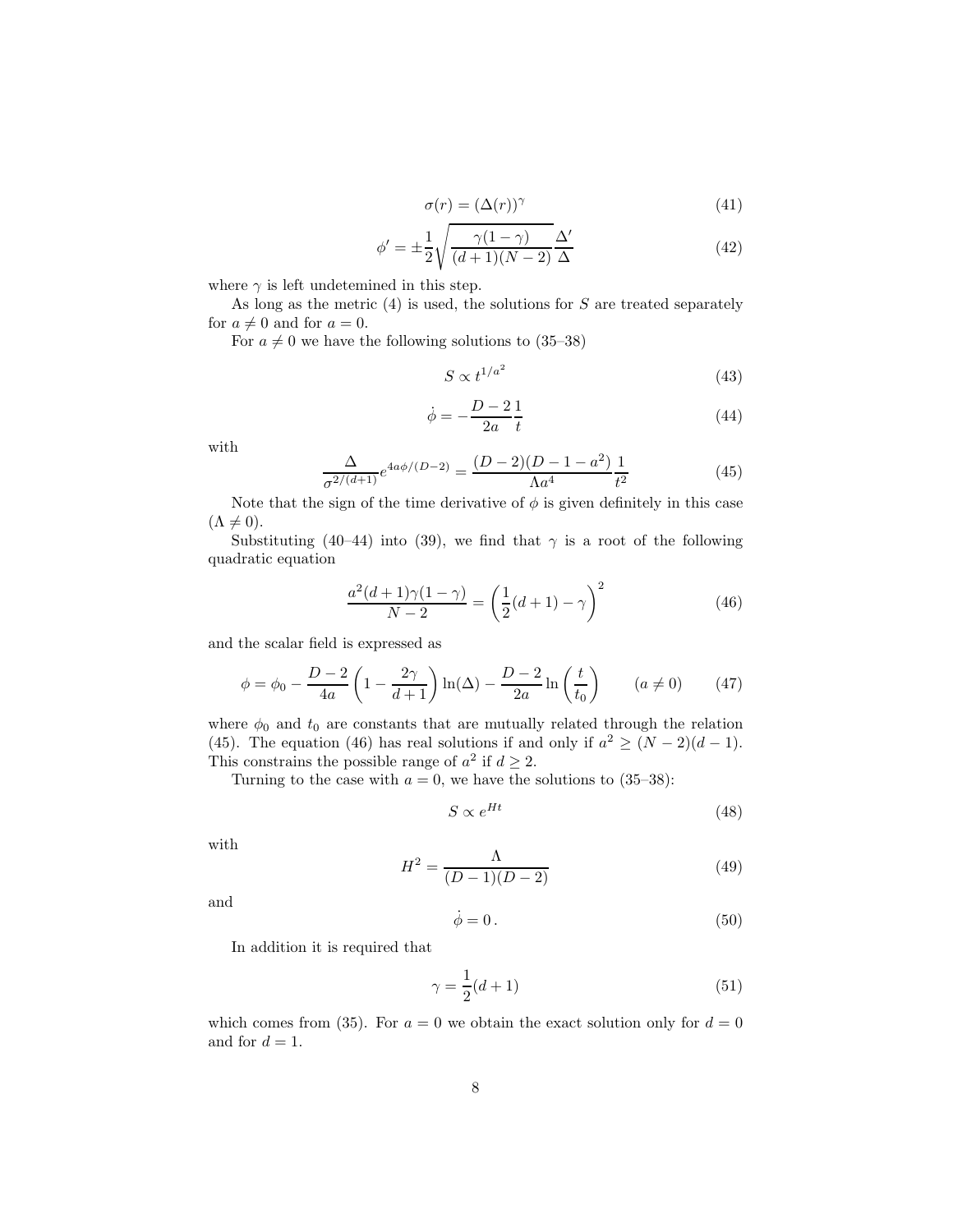•  $d = 0$ . Then  $\gamma = \frac{1}{2}$ . The scalar field is expressed as

$$
\phi = \phi_0 \pm \frac{D-2}{4\sqrt{N-2}} \ln(\Delta) \tag{52}
$$

where  $\phi_0$  is a constant.

The metric then takes the form:

$$
ds^{2} = -dt^{2} + \Delta^{1/(N-2)}(r)S^{2}(t)\left[\frac{dr^{2}}{\Delta(r)} + r^{2}d\Omega_{N-1}^{2}\right].
$$
 (53)

•  $d = 1$ . Then  $\gamma = 1$ . The scalar field is constant everywhere,

$$
\phi = \phi_0 \,. \tag{54}
$$

The metric then looks like

$$
ds^{2} = -dt^{2} + S^{2}(t) \left\{ \frac{dx^{2}}{\Delta(r)} + \Delta^{2/(N-2)}(r) \left[ \frac{dr^{2}}{\Delta(r)} + r^{2} d\Omega_{N-1}^{2} \right] \right\}.
$$
 (55)

The global structure of the spacetime expressed by the exact solutions will be examined in the subsequent section.

#### 4 The global structure of the spacetime

We examine the global property of the spacetime described by the solutions obtained in sections 2 and 3. Here we take the d-dimensional space as an extra space, and so we study the  $(N + 1)$ -dimensional spacetime as a physical spacetime. Therefore we will concentrate attention on the time and radial part of the metric. Furthermore, it is useful to transform the time coordinate  $t$  into  $\eta$ , which satisfies

$$
d\eta^2 = \frac{dt^2}{S^2(t)}\,. \tag{56}
$$

Then the  $(\eta, r)$  part of the metric is expressed as

$$
ds^{2} = S^{2}(\eta) \left[ -\sigma^{-2/(d+1)}(r)\Delta(r)d\eta^{2} + \frac{\sigma^{2/(N-2)}(r)}{\Delta(r)}dr^{2} \right].
$$
 (57)

Here we must recall

$$
\Delta(r) = 1 - \left(\frac{r_0}{r}\right)^{N-2} \quad \text{and} \quad \sigma(r) = (\Delta(r))^\gamma \tag{58}
$$

where  $r_0$  is an arbitrary constant.

Using this 'conformally invariant time coordinate'  $\eta$ , the scale factor S in the case with  $\Lambda = 0$ , treated in section 2, can be written as

$$
S(\eta) = (A\eta + B)^{\alpha/(1-\alpha)}\tag{59}
$$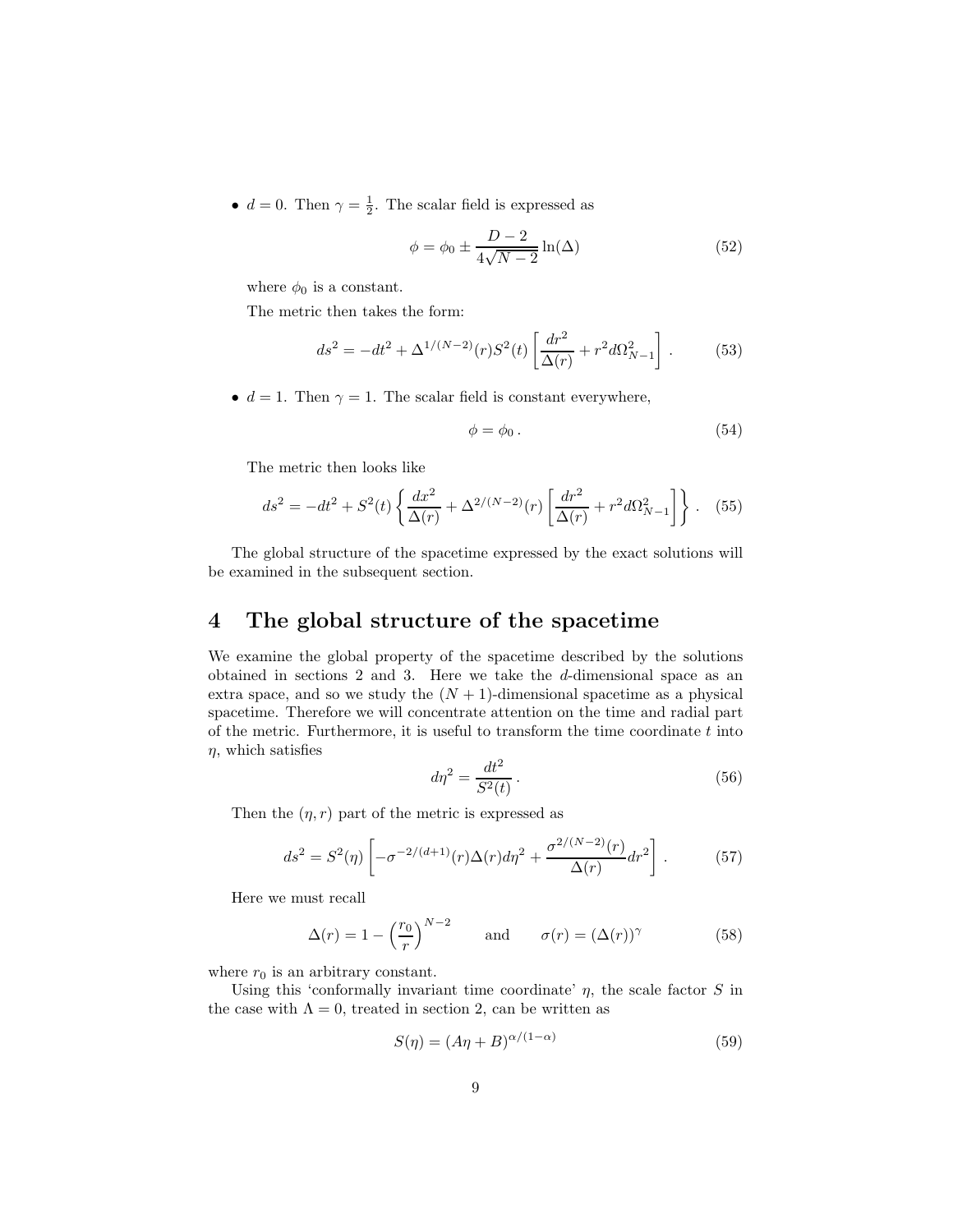where  $A$  and  $B$  is arbitrary constants. We remember that there is a rehtion between  $\alpha$  ard  $\gamma$ , which can be obtained from (20–22),

$$
N\alpha^2 + \frac{(1 - N\alpha)^2}{d} + \frac{(d+1)(N-2)}{(D-2)\gamma(1-\gamma)} \left(\frac{1}{2}(1-\alpha) - \frac{D-2}{d+1}\alpha\gamma\right)^2 = 1.
$$
 (60)

For the  $\Lambda \neq 0$  treated in section 3, the relations among the several constants take different forms. In the coordinate system that includes the conformally invariant time, the expressions for the solutions take dissimilar forms for  $a \neq 1$ and for  $a = 1$ .

For  $a \neq 1$ , the solutions can be written as

$$
S(\eta) = (A\eta + B)^{-1/(1 - a^2)}
$$
\n(61)

$$
\phi = \phi_0 - \frac{D-2}{4a} \left( 1 - \frac{2\gamma}{d+1} \right) \ln(\Delta) + \frac{(D-2)a}{2(1-a^2)} \ln(A\eta + B) \tag{62}
$$

with

$$
\frac{a^2(d+1)\gamma(1-\gamma)}{N-2} = \left(\frac{1}{2}(d+1) - \gamma\right)^2 \qquad (0 < \gamma < 1)
$$
 (63)

$$
e^{4a\phi_0/(D-2)} = \frac{(D-2)(D-1-a^2)}{\Lambda(1-a^2)^2}A^2
$$
\n(64)

where A, B and  $\phi_0$  are constants. The value for  $a^2$  must be greater than  $(N-2)(d-1)$ , for the equation (63) has real roots.

For  $a = 1$  we find the form:

$$
S(\eta) = e^{h(\eta - \eta_0)}\tag{65}
$$

$$
\phi = \phi_0 - \frac{1}{4}(D-2)\left(1 - \frac{2\gamma}{d+1}\right)\ln(\Delta) + \frac{1}{2}(D-2)h(\eta - \eta_0) \tag{66}
$$

with

$$
\frac{(d+1)\gamma(1-\gamma)}{N-2} = \left(\frac{1}{2}(d+1) - \gamma\right)^2 \qquad (0 < \gamma < 1)
$$
 (67)

$$
e^{4\phi_0/(D-2)} = \frac{(D-2)^2}{\Lambda}h^2
$$
\n(68)

where h,  $\eta_0$  and  $\phi_0$  are constants. Incidentally, the equation (67) has real roots only for  $d = 0, 1$  or  $d = 2$  and  $N = 3$ .

The structure of the spacetime singularity involved in this exact solution is as follows: the timelike singulality is located at  $r = r_0$ , regardless of the presence of Λ and of the value for a. <sup>3</sup> However, the property of another 'cosmological' singularity depends on the value for  $\Lambda$  and  $a$ .

Let us consider the contracting universe, i.e. the case with the scale factor decreasing with time. This corresponds to choosing  $A < 0$  in (59) and  $A > 0$  in

<sup>&</sup>lt;sup>3</sup>This is guaranteed by the fact that  $[(D-2)/((N-2)(d+1))]$  $\gamma$  < 1.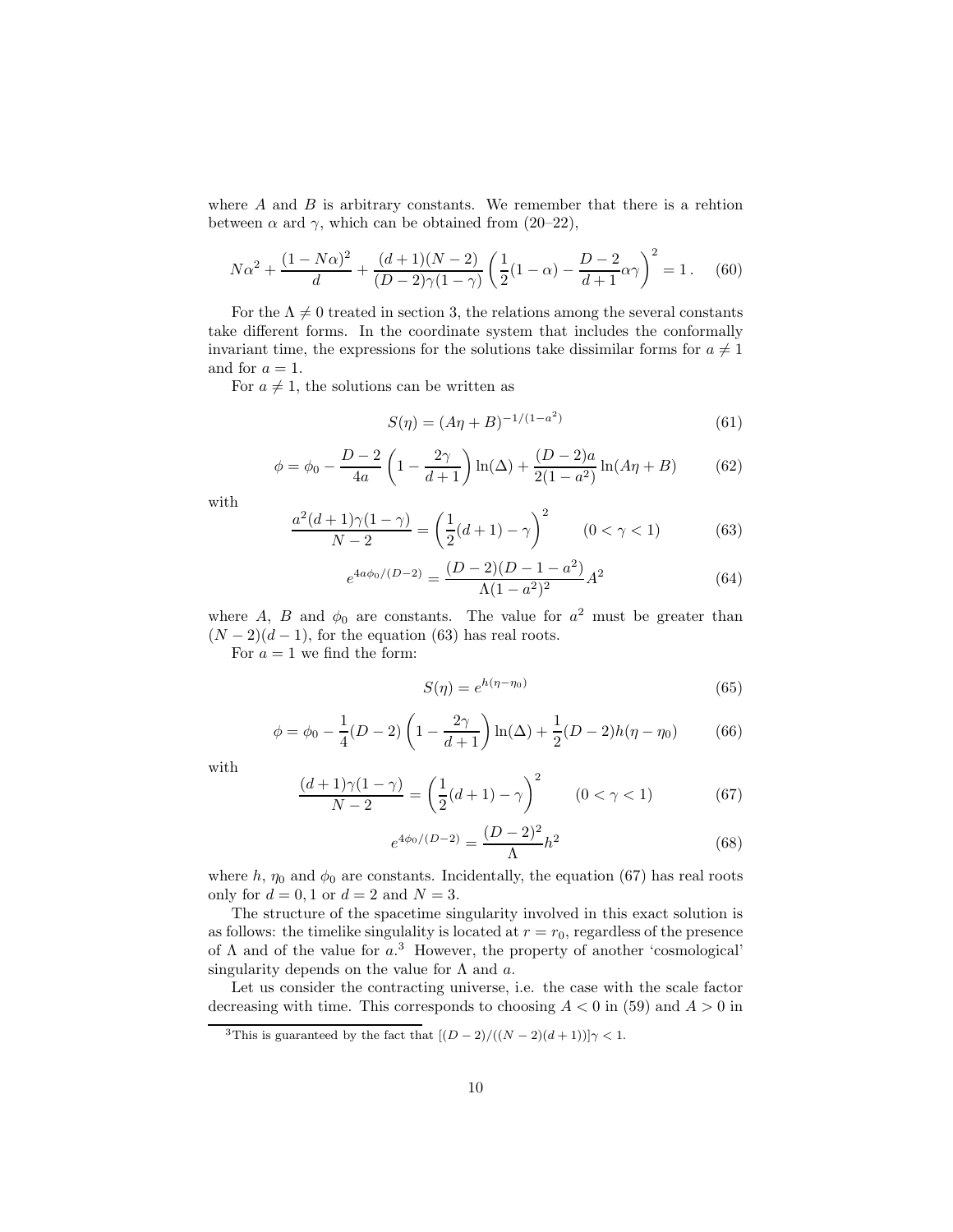$(61)$ , and  $h < 0$  in  $(65)$ . We further assume that the values of constants B and  $\eta_0$  are zero.

For  $\Lambda = 0$  the spacelike singularity is located at  $\eta = 0$ , which is just the 'big crunch' singularity. The range of the cosmological time is  $-\infty < \eta < 0$ . The spacelike singularity lies at  $\eta = 0$ . Inward going radial light rays reach either the timelike or the spacelike singularity, while any outward going radial light rays reach the null singularity.

On the other hand, for  $\Lambda \neq 0$ , the global structure of the singularities depends on the value of a (see figure 2).



Figure 2: The schematic view of the global property of the spacetime described by the exact solutions obtained in sections 2 and 3.

For  $a > 1$  the global structure of the singularities is the same as the case of  $\Lambda = 0$ . The spacelike singularity lies at  $\eta = 0$  (the range of  $\eta$  is  $-\infty < \eta < 0$ ).

For  $a = 1$  there is a null singularity at  $\eta = \infty$  (the range of  $\eta$  is  $-\infty < \eta < \infty$ ) [15]. Inward going light rays hit the timelike singularity at  $r = r_0$ , while any outward going light rays reach the null singlarity.

For  $0 < a < 1$  the cosmological singularity is still null. But the range of the cosmic time is  $0 < \eta < \infty$ .

For  $a = 0$  there is no other singularity besides the timelike one at  $r = r_0$ , because the spacetime is asymptotically de Sitter space in this case.

Next we examine apparent horizons in these spacetimes. It is significant to study the property of apparent horizons, especially when the metric is not static. The hiding of singularities by apparent horizons may imply the formation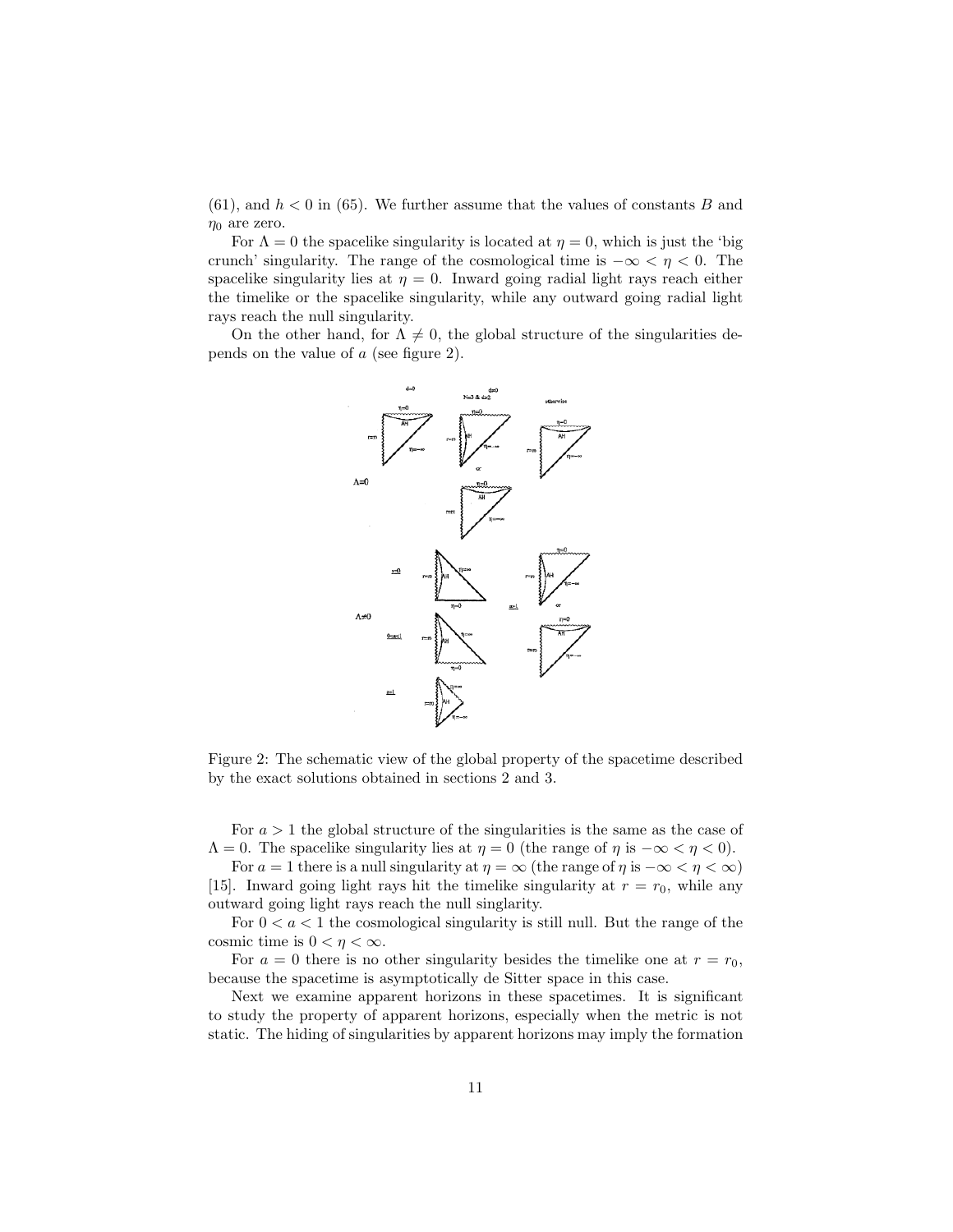of black holes in many cases, for example.

An apparent horizon is lhe surface defined by

$$
g^{MN}R_{,M}R_{,N}=0
$$
\n(69)

where

$$
R(\eta, r) \equiv S(\eta)r\sigma^{1/(N-2)}(r). \tag{70}
$$

In our case the equation (69) leads to

$$
\frac{1}{S}\frac{dS}{d\eta} = \pm \frac{1}{r} \left[ 1 - (1 - \gamma) \left( \frac{r_0}{r} \right)^{N-2} \right] \left[ 1 - \left( \frac{r_0}{r} \right)^{N-2} \right]^{-\frac{D-2}{(N-2)(d+1)}\gamma} \tag{71}
$$

This defines the apparent horizon in the spacetime.

The apparent horizon may be spacelike, null, or timelike in different regions in general cases. The property can be indicated by the ratio of the slope of the apparent borizon and the null ray [8]. The absolute value of the ratio is given in our case as

$$
\left| \frac{d\eta_{AH}}{d\eta_{Null}} \right| = \left| \frac{\alpha}{1-\alpha} \right| \left\{ \frac{D-2}{d+1} - \frac{N-2}{d+1} \frac{[1 - (r_0/r)^{N-2}][1 + d(1-\gamma)(r_0/r)^{N-2}]}{[1 - (1-\gamma)(r_0/r)^{N-2}]^2} \right\}
$$
(72)

for the case with massless scalar. For the case with the exponential scalar potential  $(a \neq 1)$  equation (72) is still valid if  $\alpha$  in the equation be replaced by  $1/a^2$ . For  $a = 1$  equation (71) merely determines the location of the timelike apparent horizon. Now, let us examine the value of (72) for each exact solution obtained in sections 2 and 3.

First we examine the massless scalar case, treated in section 2. For  $d = 0$ , i.e. thee is no 'extra' dimension other than the spherically symmetric space, the equation (72) then becomes

$$
\left| \frac{d\eta_{AH}}{d\eta_{Null}} \right| = 1 - \frac{N-2}{N-1} \frac{1 - (r_0/r)^{N-2}}{1 - (1-\gamma)(r_0/r)^{N-2}} < 1 \quad \text{(for } d = 0, \text{massless)} \tag{73}
$$

since the value of  $\alpha$ , has been uniquely solved as  $\alpha = 1/N$  (24). In this case die apparent horizon is spacelike for  $r > r_0$ . Husain et al found this feature for the  $N = 3$  case [8], and we find there that the same characteristic of the apparent horizon holds for arbitrary dimensions of spherically symmetric space. For  $d \geq 1$  the apparent horizon may be spacelike, null, or timelike in different regions, in general. We can, however, and a set or parameters  $(\alpha$  and  $\gamma)$  which allows a spacelike apparent horizon in all regions. One cannot choose a set of the pammeters that admits a timelike apparent hoizon in all of the spacetime region, except for  $N = 3$  and  $d \geq 2$ .

Next we turn to the case with  $\Lambda \neq 0$ . The property of the apparent horizon depends on  $a$  as well as  $N$  and  $d$ . It is classified into four cases:

•  $a = 0$ . To require an exact solution of the type we have considered in this paper, the allowed values for d are  $d = 0$  and  $d = 1$ . For each case the apparent horizon is timelike, except at  $\eta = 0$ ,  $r = r_0$ .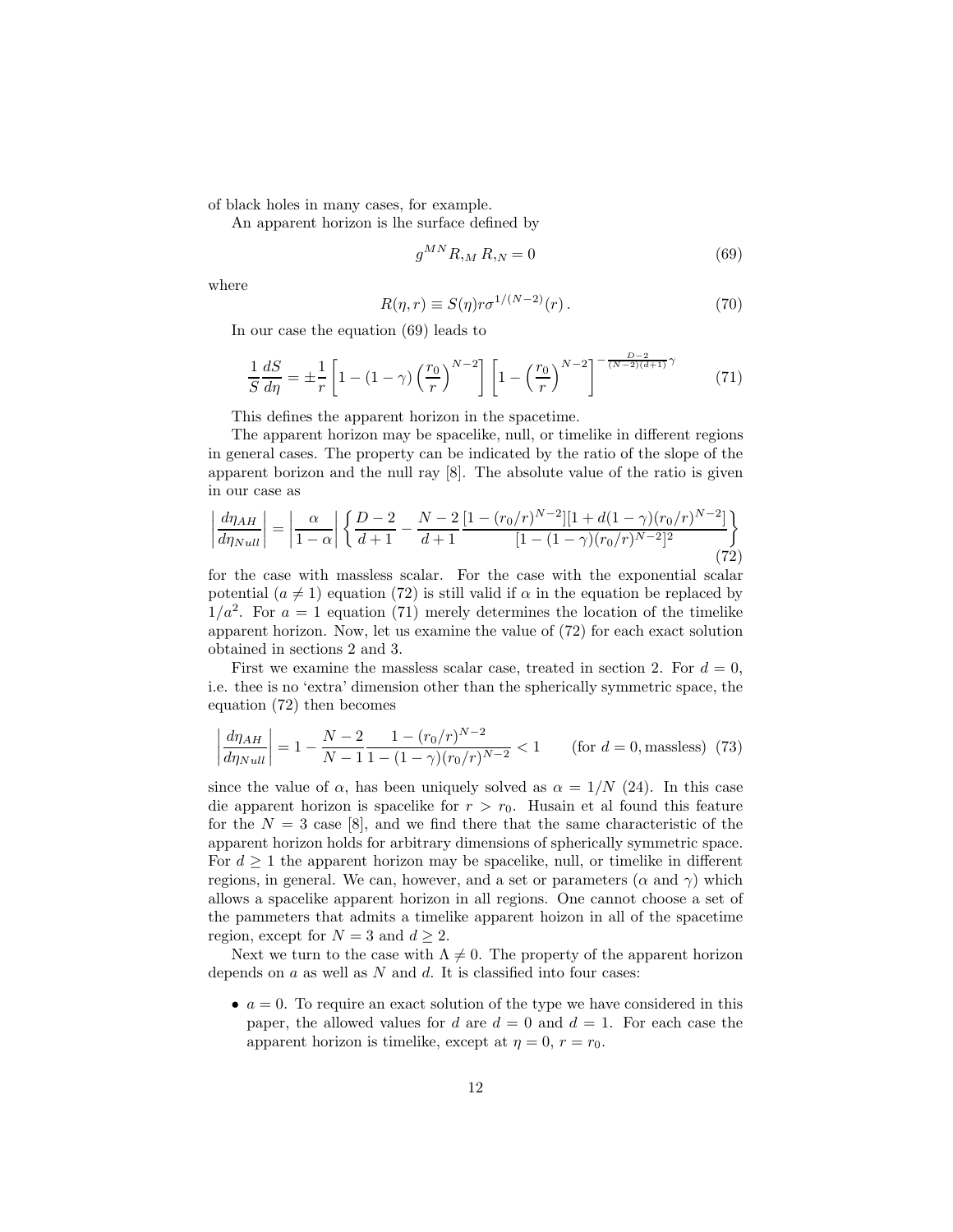- 0 <  $a$  < 1. In this case  $d = 0$  and  $d = 1$  are permitted as well. The apparent horizon may be timelike, null, or spacelike in a different region. But in the vicinity of  $r = r_0$  and at spatial infinity the apparent horizon is always timelike.
- $a = 1$ . The allowed values for d are  $d = 0$ ,  $d = 1$ , and  $d = 2$ . Further, for  $d = 2$  only  $N = 3$  is pemitted. For each case the apparent horizon is timelike everywhere in the spacetime.
- $a > 1$ . In this case any value for d is permitted, but the value for N is restricted by a and d for  $d \geq 2$  through the inequality  $a^2 \geq (N-2)(d-1)$ . The apparent horizon may be timelike, null, or spacelike in a different region. For a sufficiently large  $\alpha$  the apparent horizon becomes spacelike everywhere.

The schematic view of the global structue of the spacetime represented by our exact solutions is exhibited in figure 2. The cases in which the spacelike apparent horizon covers the future singularity can be regarded as models of a gravitational collapse, provided that the timelike singularity can be ignored.

#### 5 Masses for the spherical system

In this section we evaluate the mass of the self-gravitating system of a scalar field described by the exact solutions obtained in section 2.

In the present analysis we adopt the exact solutions with  $d = 0$ , which describes spherically symmetric spacetimep in this case the exact solution can be regarded as a model of gravitational collapse, since the future spacelike singularity is covered by the apparent horizon. The mass can be defined by local variables in the spherically symmetric system [16]:

$$
m(\eta, r) = \frac{(N-1)A_{N-1}}{16\pi} R^{N-2} (1 - g^{MN} R_{,M} R_{,N})
$$
\n(74)

where  $A_{N-1} = 2\pi^{N/2} / \Gamma(N/2)$  and R is defined by (70).

On the apparent horizon, the mass can be written in the following form:

$$
M_{AH} = \frac{(N-1)A_{N-1}}{16\pi} \left(\frac{|A|}{N-1}\right)^{\frac{N-2}{N-1}} \frac{r^{N(N-2)/(N-1)}[1 - (r_0/r)^{N-2}]^{2\gamma}}{[1 - (1-\gamma)(r_0/r)^{N-2}]^{(N-2)/(N-1)}}.
$$
\n(75)

This expression exhibits a complicated form, which depends non-trivially on the spacetime dimension.

The exact solution obtained in section 2 may not be appropriate for a model of gravitational collapse, because of the singular behaviour of the scalar field configuration as an initial condition. Our result, however, suggests that some physical quantities may depend on the space dimension. Thus we also feet interest in numerical study of the higher-dimensional gravitating system.<sup>4</sup>

<sup>&</sup>lt;sup>4</sup>The authors of [8, 12, 13, 17, 18] are also interested in the analytical interpretation of the numerical results.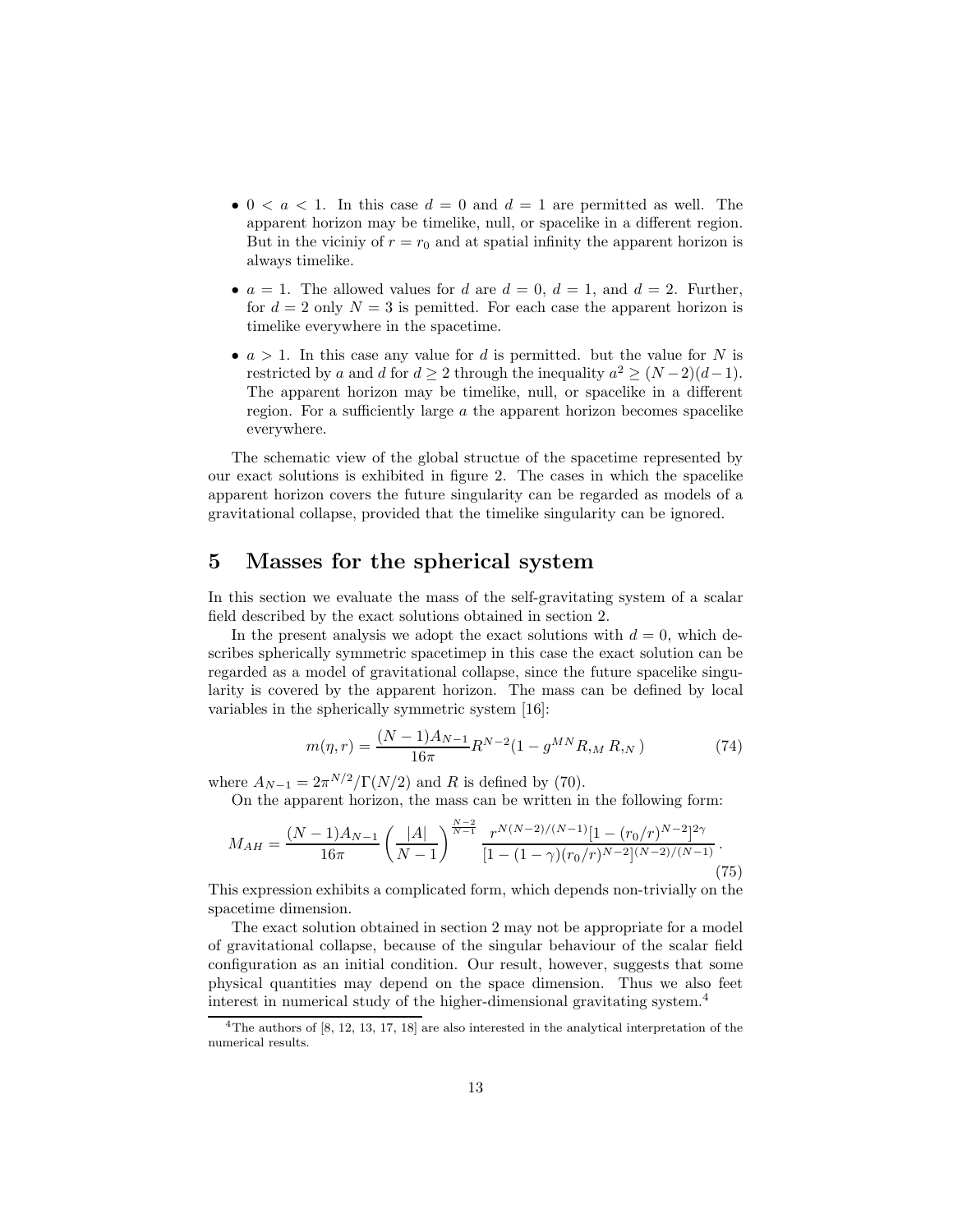### 6 Conclusion

In this paper we have given exact solutions for a spherical collapse driven by a scalar field with an exponential potential in D-dimensional spacetime. The solutions describe evolution of a scalar field configuration in the background metric of a product of a spherically symmetric space and an internal space. This solution could be generalized for various supergravity models, which include dilaton fields.

## Acknowledgments

The authors thank the referees for critical comments.

#### References

- [1] D. Kastor and J. Traschen, Phys. Rev. D47 (1993) 5370. D. R. Brill, G. T. Horowitz, D. Kastor and J. Traschen, Phys. Rev. D49 (1994) 840.
	- D. A. Brill and S. A. Hayward, Class. Quant. Grav. 11 (1994) 359.
- [2] J. H. Horne and G. T. Horowitz, Phys. Rev. D48 (1993) R5457. T. Maki and K. Shiraishi, Class. Quant. Grav. 10 (1993) 2171; Prog. Theor. Phys. 90 (1993) 1259.
- [3] D. Christodoulou, Commun. Math. Phys. 105 (1986) 337.
- [4] A. Salam and E. Sezgin (ed.), Supergravities in Diverse Dimensions vol. 1,2 (World Scientific, Singapore, 1989)
- [5] M. B. Green, J. H. Schwarz and E. Witten, Superstring Theory vol. 1,2 (Cambridge University Press, Cambridge, 1987)
- [6] A. I. Janis, E. T. Newman and J. Winicour, Phys. Rev. Lett. 20 (1968) 878.

B. C. Xanthopoulos and T. Zannias, Phys. Rev. D40 (1989) 2564.

- [7] M. D. Roberts, Gen. Rel. Grav. 21 (1989) 907.
- [8] V. Husain, E. A. Martinez and D. Núñez, Phys. Rev.  $\overline{D50}$  3783.
- [9] T. Appelquist, A. Chodos and P. G. O. Freund (ed.), Modern Kaluza-Klein Theories (Addison-Wesley, Reading MA, 1987)
- [10] J. J. Halliwell, Phys. Lett. B185 (1987) 341.
	- J. D. Barrow, Phys. Lett. B187 (1987) 12.
	- J. Yokoyama and K. Maeda, Phys. Lett. B207 (1988) 31.